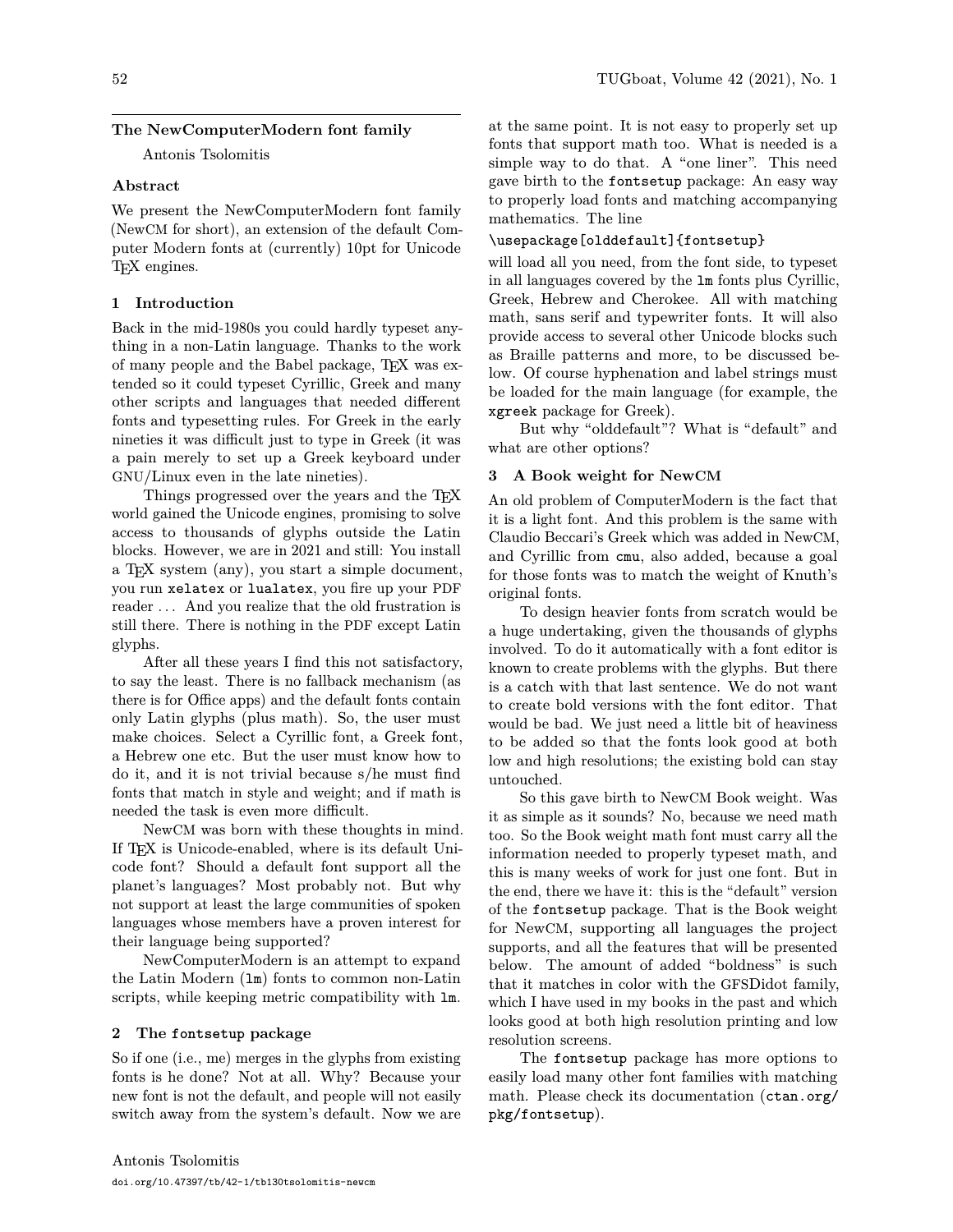## **4 Bold Sans**

The BoldSans in the lm and cmu fonts is merely a stroke-extension of the Sans, with rounded corners. NewCM provides a true BoldSans:



it will cover Cyrillic too.

## **5 New languages added**

Cyrillic has been added from the cmu package and Greek monotonic and polytonic from Claudio Beccari's fonts.

Greek:

**Θεώρημα 5.1 (Πυθαγόρειον)** *Ἐν τοῖς ὀρθογωνίοις τριγώνοις τὸ ἀπὸ τῆς τὴν ὀρθὴν γωνίαν ὑποτεινούσης πλευρᾶς τετράγωνον ἴσον ἐστὶ τοῖς ἀπὸ τῶν τὴν ὀρθὴν γωνίαν περιεχουσῶν πλευρῶν τετραγώνοις.*

Russian:

Я помню чудное мгновенье:

Передо мной явилась ты,

Как мимолетное виденье,

Как гений чистой красоты. (Пушкинъ)

Hebrew and Cherokee were designed from scratch:

A few letters from Hebrew:

# צּלּשּׂשׁוהדגבא

A few letters from Cherokee:

ᎣᎤᎹᏊᏐ ꭳꭴꭷꮂꮔꮿ

Back to Greek, Small Caps is included (in Mono font too) and all polytonic accents of Greek. Ypogegrammeni is the default for all characters including Small Caps and prosgegrammeni is offered as an alternative shape in the ss01 lookup table:

|         | ypogegrammeni            | prosgegrammeni                                                         |
|---------|--------------------------|------------------------------------------------------------------------|
| regular | $\Omega$ TH $\Omega$ and | $A_I^T H_I^T \Omega_I^T A_I H_I \Omega_I$                              |
| sans    | ੌA H T A AHΩ             | $^{\circ}A$ , $^{\circ}H$ , $^{\circ} \Omega$ , $A$ , $H$ , $\Omega$ , |
| mono    | y H. Ú vitú              | $A_{I}H_{I}^{T}$ $\Omega_{I}$ $A_{I}H_{I}\Omega_{I}$                   |

The prosgegrammeni alternates can be accessed with commands from the fontsetup package, either of:

\textprosgegrammeni{⟨*text*⟩} {\prosgegrammeni ⟨*text*⟩}

#### **6 More Unicode blocks**

Braille, both 6dot (uni2801–uni283F) as well as 8dot (uni2840–uni28FF) patterns are included in two versions. The Regular font provides the characters for sighted persons (such as teachers) so they can easily see which dots are on and which off. The Sans font contains the true Braille characters. I decided to have the sighted version in the Regular font since a blind person does not need the real Braille pattern, as those are produced by embossers. The Braille patterns here are meant for use as fonts to typeset text mainly for sighted persons.

|                 | 6dot     | 8dot  |
|-----------------|----------|-------|
| Regular version | seese    |       |
| Sans version    | 1999 P.A | .: :: |

IPA symbols are included, and following a suggestion of Huanyu Liu the kerning found in the tipa package has been added here and further improved. Moreover the letters eth, eng, beta, theta and chi exist in IPA-style in the fonts and are accessible in the ss05 lookup table since they have a different design than the Latin and Greek letters. You can access this lookup table using the \textipa and \textsansipa commands of the fontsetup package.

|      | Non-IPA                                                                      | IPA |
|------|------------------------------------------------------------------------------|-----|
|      | Regular $\partial \eta \beta \vartheta \chi \partial \eta \beta \theta \chi$ |     |
| Sans | δηβθχ   δηβθχ                                                                |     |

## **7 Ligatures and stylistic alternatives in Latin**

The Serif font includes additional ligatures fb ffb ffh ffj ffk fft fh fj ft fk, and the same with long-s instead of f in the default liga table (in addition to the default fi fl ffi ffl ff). It also includes an alternative k (in the cv01 table) and sp ch ck ct st in the dlig table. Finally it also includes "end" versions for the letters a, e, m, n and r in the cv02 table.

| Regular | k | aemnr     | sp ch ck ct st |
|---------|---|-----------|----------------|
| cv01    |   |           |                |
| cv02    |   | a e m n r |                |
| dlig    |   |           | sp ch ck ct st |

## **8 Archaic Greek writing for scholars and others**

The Sans Serif Regular font provides access to 6th century BCE and 4th century BCE Greek capitals in ss04 and ss03 lookups. The fontsetup package provides commands such as:

\textivbce{}, \ivbce, \textvibce{}, \vibce.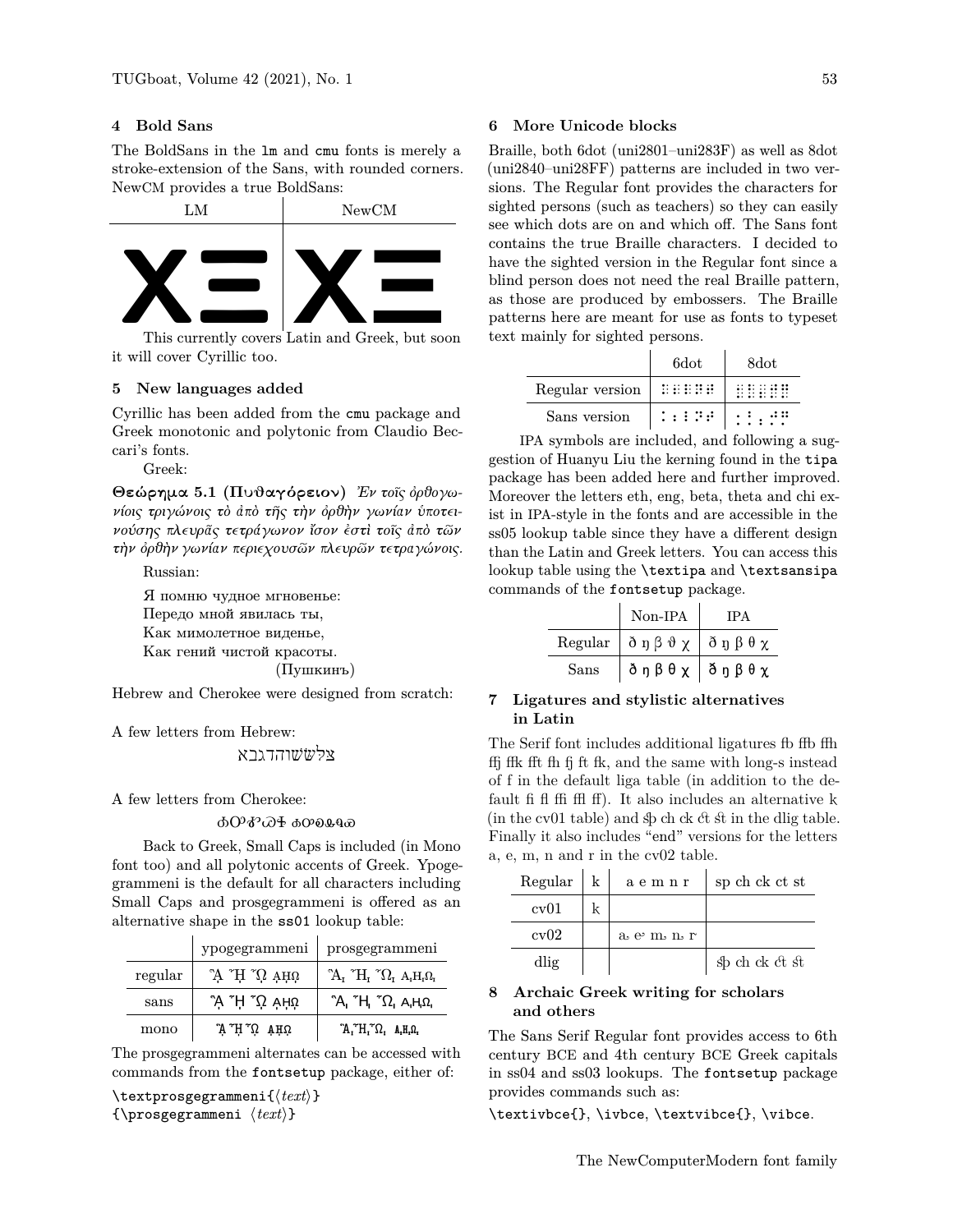## 6th century BCE:

# ΜΗ∆ΕΙΣ ΑΓΕΩΜΕΤΡΗΤΟΣ ΕΙΣΙΤΩ

4th century BCE:

## ΜΗΔΕΙΣ ΑΓΕΩΜΕΤΡΗΤΟΣ ΕΙΣΙΤΩ

Moreover, all fonts (except Mono and Math) support Ancient Greek Numerals (the full Unicode block of Greek digits u10140–u1018E is supported), with most symbols designed from scratch (those that did not exist in C. Beccari's original fonts). A few of the new symbols:

# Ҥ℡ӑҌ҇ѱ

The four numerals that already existed in this range (that is u10144–u10147) in Beccari's fonts have been altered to a new design matching the style of cm but also provide some Ancient Greek flair. The new designs in Serifed and SansSerifed are:

### 囚屈区网 囚用风机

The fontsetup package provides commands for all of the above symbols. The commands follow the Unicode name of each slot (minus the "Greek Acrophonic"). So the Unicode slot u1014F named "Greek Acrophonic Attic Five Staters" can be accessed with the command **\atticfivestaters** and gives  $\overline{F}$ ; and the slot u10182 named "Greek Kyathos Base Sign" can be accessed with the command

 $\zeta$ reekkyathosbasesign and gives  $K$ .

### **9 Old Italic**

The fonts also fully support the Old Italic Unicode block (u10300–u1032F) in the Sans font. For example, the slots u10307, u10310, u10312, u10314, u1031F and u1032F are  $\text{B} \cap \text{Q} \times \text{R}$ .

### **10 Unicode Math coverage and options**

NewCM provides full Unicode math support, that is all mathematics Unicode slots presented in [unicode.](https://unicode.org/charts/) [org/charts/](https://unicode.org/charts/) in both Math weights, Regular and Book. These blocks are:

### **Mathematical Symbols**

Arrows (uni2190–uni21FF) Supplemental Arrows-A (uni27F0–uni27FF) Supplemental Arrows-B (uni2900–uni297F) Supplemental Arrows-C (u1F800–u1F8FF) Additional Arrows (uni2B00–uni2BFF) Miscellaneous Symbols and Arrows (uni2B00–uni2BFF)

# **Mathematical Alphanumeric Symbols** (u1D400–u1D7FF) Arabic Mathematical Alphabetic Symbols

(u1EE00–u1EEFF) Letterlike Symbols (uni2100–uni214F) **Mathematical Operators** (uni2200–uni22FF) Basic operators: Plus, Factorial (uni0000–uni007F) Division, Multiplication (uni0080–uni00FF) Supplemental Mathematical Operators (uni2A00–uni2AFF) Miscellaneous Mathematical Symbols-A (uni27C0–uni27EF) Miscellaneous Mathematical Symbols-B (uni2980–uni29FF) Floors and Ceilings (uni2308–uni230B) Invisible Operators (uni2061–uni2064)

**Geometric Shapes (uni25A0–uni25FF)** Additional Shapes (uni2B00–uni2BFF)

Box Drawing (uni2500–uni257F) Block Elements (uni2580–uni259F) Geometric Shapes Extended (u1F780–u1F7FF)

> Unfortunately, the unicode-math package does not currently provide commands for the hundreds of extra glyphs that have been added in order to fully cover the above Unicode ranges. The user can consult the Unicode charts at the above link and access the required glyph with  $\char`$  \char"# where # is the Uni-

code number of the slot the glyph belongs to. For example, \char"2BDA will give the Hygeia symbol (uni2BDA) the Rod of Asclepius as shown above.

### **10.1 Upright and extensible integrals**

The Math fonts (both Regular and Book weights) include upright integrals in the ss02 StylisticSet.

Normal integrals  
\n
$$
\begin{array}{c|c}\n\text{Upright integrals} \\
\hline\n\text{J} & \text{J} & \text{J} & \text{J} \\
\hline\n\end{array}
$$

Use with

Seconds

\setmathfont[StylisticSet=2]

{NewCMMath-Book.otf}

or

\setmathfont[StylisticSet=2]

{NewCMMath-Regular.otf} or use the upint option of the fontsetup package; for the Book weight:

\usepackage[upint,default]{fontsetup}

or for the regular weight:

\usepackage[upint,olddefault]{fontsetup}

Moreover, extensible integrals are supported by the fonts but *not* by the Unicode T<sub>E</sub>X engines. The following code is a trick so that extensible integrals